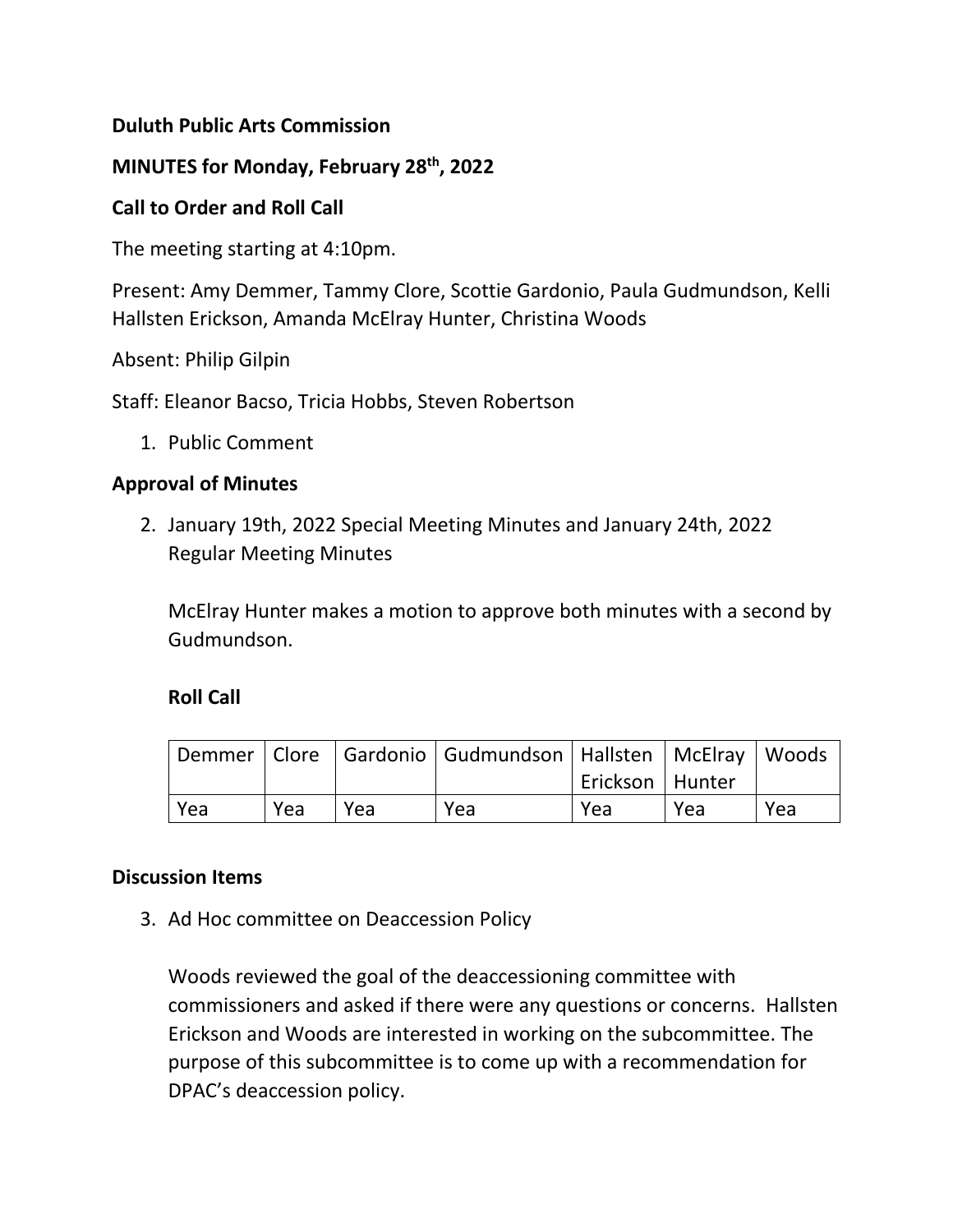4. Indigenous Commission Liaison

Woods shared that the Indigenous Commission's public arts liaison position had been rotating between herself and LaTour. The goal of this liaison position is to keep lines of communication open between commissions. The Indigenous Commission meets at 5:30 the same night as DPAC. Clore may be interested in being the liaison.

5. RFP Inclusions

Woods reiterated that DPAC's request for proposals need to be improved as artists have suggested improvements. The commission discussed the platform Submittable which Woods had previously recommended. The cost for Submittable is around \$700 a year. Gudmundson and Clore said it would be worth exploring this platform. McElray Hunter said Submittable is very user friendly as an artist.

Bret joined at 4:19pm.

Hallsten Erickson made a motion to subscribe to Submittable for one year and to make it free of charge for applicants with a second by Clore.

### **Roll Call**

|     |     |     |     | Amundson   Demmer   Clore   Gardonio   Gudmundson   Hallsten   McElray   Woods | Erickson   Hunter |     |     |
|-----|-----|-----|-----|--------------------------------------------------------------------------------|-------------------|-----|-----|
| Yea | Yea | Yea | Yea | Yea                                                                            | Yea               | Yea | Yea |

### **Action Items**

6. Duluth International Airport Rotation Exhibition Applications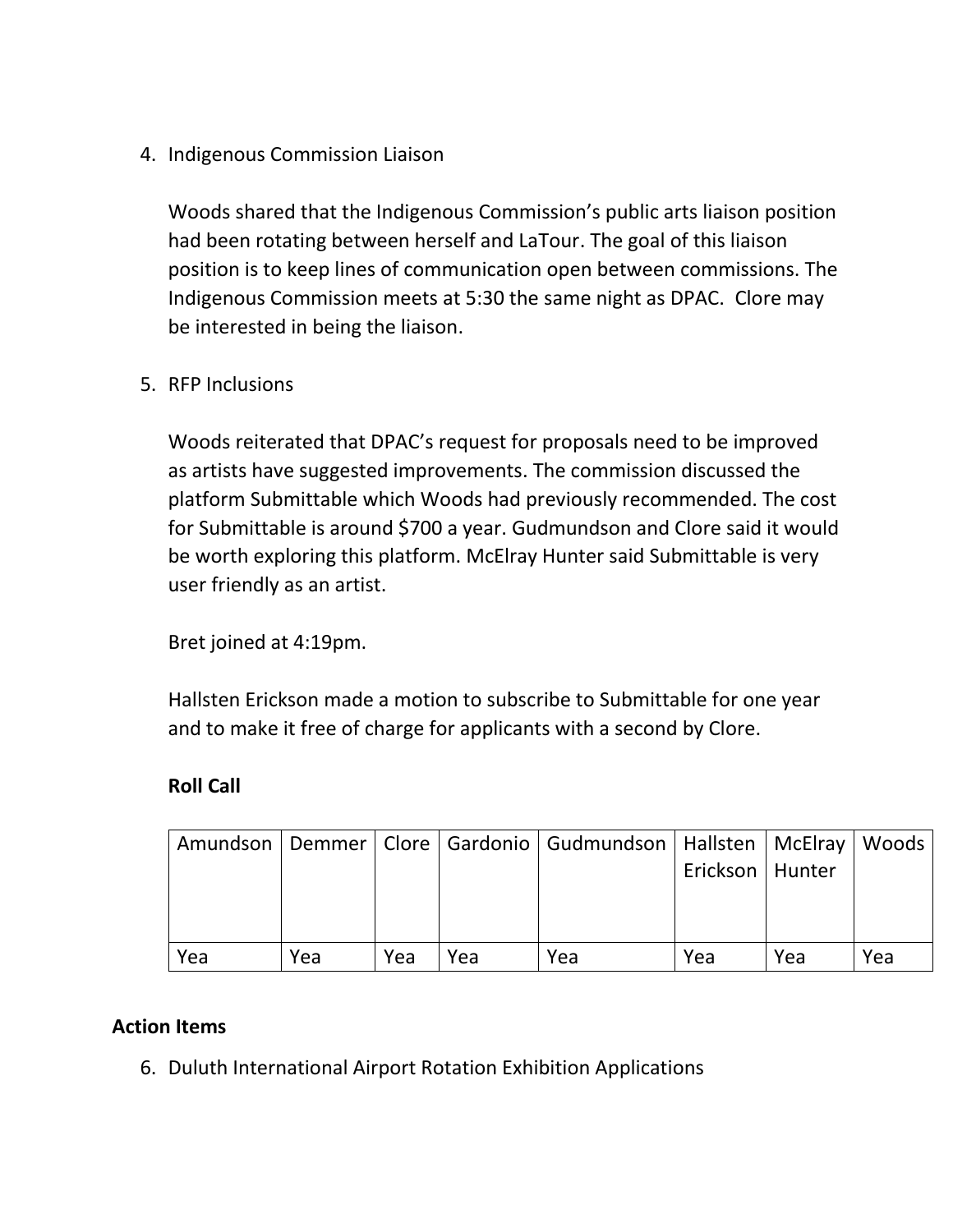Bacso shared an application from artist Alexa Carson and reviewed the request for proposal with commissioners.

Gudmundson made a motion to approve the artwork with a second by McElray Hunter.

# **Roll Call**

|     |     |     |     | Amundson   Demmer   Clore   Gardonio   Gudmundson   Hallsten   McElray   Woods |                   |     |     |
|-----|-----|-----|-----|--------------------------------------------------------------------------------|-------------------|-----|-----|
|     |     |     |     |                                                                                | Erickson   Hunter |     |     |
|     |     |     |     |                                                                                |                   |     |     |
|     |     |     |     |                                                                                |                   |     |     |
| Yea | Yea | Yea | Yea | Yea                                                                            | Yea               | Yea | Yea |

# **Communications**

7. Staff Updates

Bacso shared that Commissioner LaTour's term is ending and Commissioner Hobbs has resigned due the recent addition of his wife to the Commission's staff – and to avoid any conflict of interest.

### **Subcommittee Reports**

8. Conservation Subcommittee

McElray Hunter said the subcommittee has been continuing to work on a number of items such as the aquarium bench, Stenen and the Duluth Legacy brick wall near Caribou. This spring there will be a piece of granite repaired on the fountain (Fountain of the Wind) across from Little Angie's. Woods visited with Dan Hartman at the DECC and suggested that Dan comes and talks about the DECC's art goals.

9. Superior Street Art Walk Subcommittee